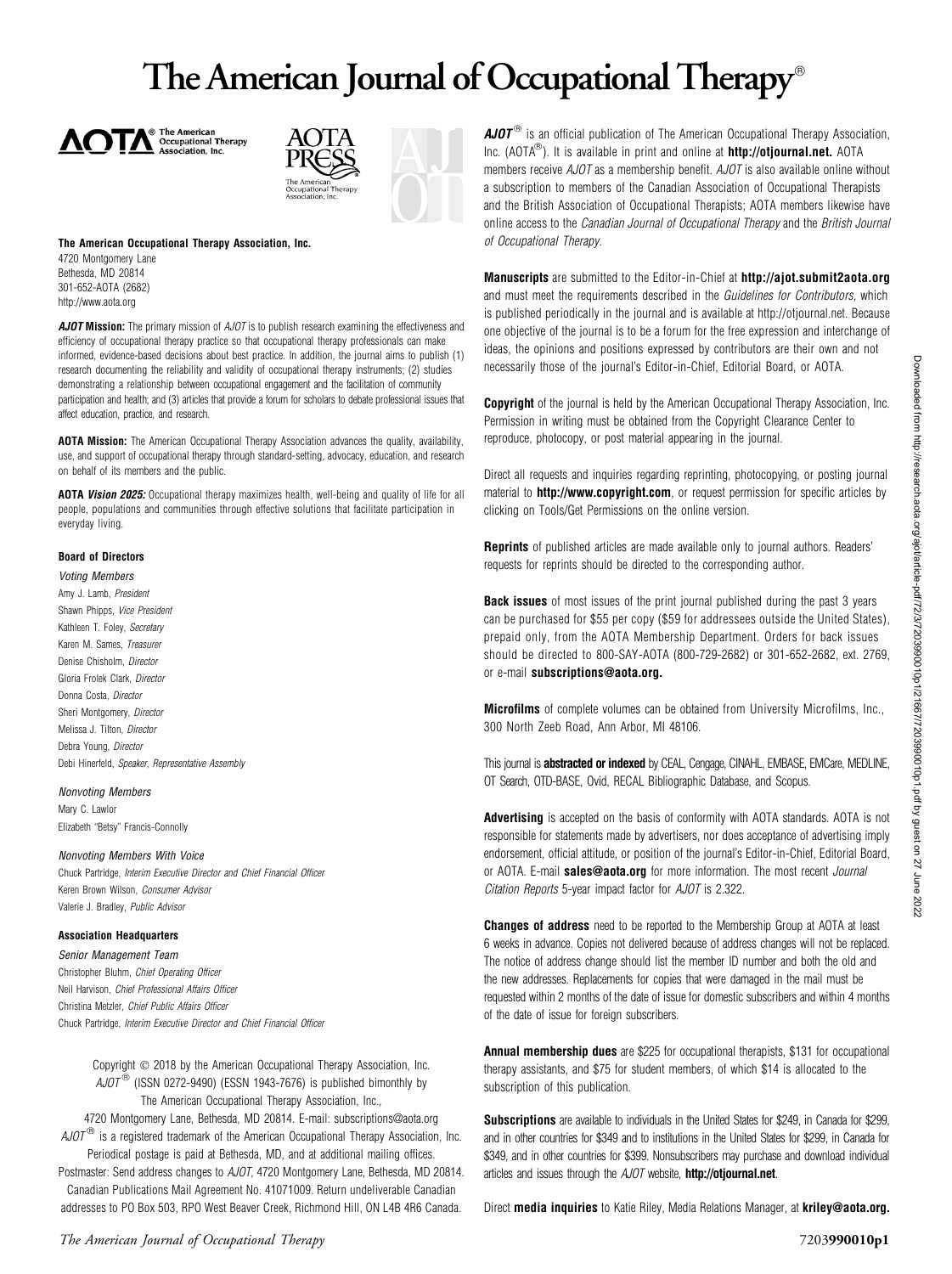| <b>AJOT Editorial Board</b><br><b>Editor-in-Chief</b><br>Lorie Gage Richards<br>ajoteditor@aota.org<br><b>Associate Editors</b><br><b>Ted Brown</b><br>Andy Cheng<br>Lisa A. Daunhauer<br>Tracy L. Jirikowic                                                                           |                                                                           |                                                                         |                                                                  | he American Journal of Occupational Therapy (AJOT ) is<br>the most highly cited scholarly journal in the occu-<br>pational therapy profession and a primary benefit<br>to AOTA members. AJOT publishes research to support<br>evidence-based decisions about best practices in oc-<br>cupational therapy and articles that provide forums for<br>scholarly debates on education, practice, and research. |                                                                         |                                                                |                                                                                                                              |  |  |  |                                                                                                               |  |  |
|----------------------------------------------------------------------------------------------------------------------------------------------------------------------------------------------------------------------------------------------------------------------------------------|---------------------------------------------------------------------------|-------------------------------------------------------------------------|------------------------------------------------------------------|----------------------------------------------------------------------------------------------------------------------------------------------------------------------------------------------------------------------------------------------------------------------------------------------------------------------------------------------------------------------------------------------------------|-------------------------------------------------------------------------|----------------------------------------------------------------|------------------------------------------------------------------------------------------------------------------------------|--|--|--|---------------------------------------------------------------------------------------------------------------|--|--|
| Stephen J. Page<br>Alicia Sanchez Perez<br>Emily Piven                                                                                                                                                                                                                                 |                                                                           |                                                                         |                                                                  | Discover AJOT ONLINE! https://otjournal.net                                                                                                                                                                                                                                                                                                                                                              |                                                                         |                                                                |                                                                                                                              |  |  |  |                                                                                                               |  |  |
| Michael Pizzi<br>Véronique Provencher<br><b>Stacey Reynolds</b><br>Marjorie Scaffa<br>Diane L. Smith<br><b>Editor, Health Policy Perspectives</b><br>Christina Metzler<br><b>Editor, Occupational Therapy Education</b><br>Neil Harvison<br><b>Director, AOTA Press</b><br>Chris Davis |                                                                           |                                                                         |                                                                  | Top Collections enable you to easily search for the<br>content that matters to you.<br>Related content appears with every article; just click<br>on the links on the right side of the screen.<br>Special reader tools when you view an article let you<br>Email and share articles on Twitter, Facebook, and<br>other social media:                                                                     |                                                                         |                                                                |                                                                                                                              |  |  |  |                                                                                                               |  |  |
|                                                                                                                                                                                                                                                                                        |                                                                           |                                                                         |                                                                  |                                                                                                                                                                                                                                                                                                                                                                                                          |                                                                         |                                                                | <b>Managing Editor</b><br>Caroline Polk                                                                                      |  |  |  | ◆ Receive alerts for new AJOT articles on similar topics; and                                                 |  |  |
|                                                                                                                                                                                                                                                                                        |                                                                           |                                                                         |                                                                  |                                                                                                                                                                                                                                                                                                                                                                                                          |                                                                         |                                                                | <b>Copy Editors</b>                                                                                                          |  |  |  | ◆ Download to a citation manager.                                                                             |  |  |
|                                                                                                                                                                                                                                                                                        |                                                                           |                                                                         |                                                                  |                                                                                                                                                                                                                                                                                                                                                                                                          |                                                                         |                                                                | Kathie Baker, Tyler Krupa, Hyde Loomis, Kathy Savadel, Kathy Savory<br><b>Graphic Designers</b><br>Sheridan Journal Services |  |  |  | Not a subscriber?<br>Visit https://ajot.aota.org/ss/subscribe.aspx<br>Make AJOT Online Your 24/7 OT Resource! |  |  |
| <b>Manager, Media Relations</b><br>Katie Riley                                                                                                                                                                                                                                         |                                                                           |                                                                         |                                                                  |                                                                                                                                                                                                                                                                                                                                                                                                          |                                                                         | $PR-3$                                                         |                                                                                                                              |  |  |  |                                                                                                               |  |  |
| Jeffrey A. Casper                                                                                                                                                                                                                                                                      | <b>Director, Sales &amp; Corporate Relations</b>                          |                                                                         |                                                                  |                                                                                                                                                                                                                                                                                                                                                                                                          | AJOT                                                                    |                                                                |                                                                                                                              |  |  |  |                                                                                                               |  |  |
| <b>Account Executive</b><br>Tracy Hammond                                                                                                                                                                                                                                              |                                                                           |                                                                         |                                                                  |                                                                                                                                                                                                                                                                                                                                                                                                          | The American Journal of Occupational Therapy                            |                                                                |                                                                                                                              |  |  |  |                                                                                                               |  |  |
|                                                                                                                                                                                                                                                                                        |                                                                           |                                                                         | <b>Reviewers</b>                                                 |                                                                                                                                                                                                                                                                                                                                                                                                          |                                                                         |                                                                |                                                                                                                              |  |  |  |                                                                                                               |  |  |
| Rebecca Aldrich<br>Kelly Alig<br>Ana Allegretti<br>Lynne Andonian                                                                                                                                                                                                                      | Chris Chapparo<br>Tracey Chippendale<br>Denise Chisholm<br>Carrie A. Ciro | Rita P. Fleming-Castaldy<br>Erin R. Foster<br>Susan Garber<br>Bryan Gee | Karen Jacobs<br>Rennie Jacobs<br>Lynn E. Jaffe<br>Kathryn Jarvis | Corey McGee<br>Carol McKinstry<br>Tina McNulty<br>Scott McPhee                                                                                                                                                                                                                                                                                                                                           | <b>Beth Pyatak</b><br>Cindee Quake-Rapp<br>Mary Radomski<br>Ketki Raina | Maria Stein<br>Mary Ellen Stoykov<br>Melinda Suto<br>Kim Szucs |                                                                                                                              |  |  |  |                                                                                                               |  |  |

Asha Asher Karla Ausderau Nancy Bagatell Ryan Bailley Nancy A. Baker Sue Baptiste Beth Barstow Susan Bazyk Jane Bear-Lehman Jeanine Beasley Patricia Belchior Roxanna Bendixen Ruth Benedict Teal Benevides Sara Benham Jeryl Benson Christine Berg Sara Best Megan Bewernitz Christy Billock Erna Blanche Stefanie Bodison Bette Bonder Aaron Bonsall Jackie Bosch Helen Bourke-Taylor Patricia Bowyer Kalyn Briggs Catana Brown Deborah E. Budash Ann Burkhardt Susan Burwash Susan Cahill Catherine Candler Elizabeth Cardell Gail Carin-Levy Ling-Hui Chang Megan C. Chang Wen-Pin Chang

Sherrilene Classen Allison Cogan Ellen S. Cohn Diane Collins Lisa Connor Gerry E. Conti Steven M. Cope Al Copolillo Joanna Cosbey Donna M. Costa Diane Cox Anne Cronin Daniel Marinho Cezar da Cruz Mariana D'Amico Amy Darragh Evan Dean Joan Delahunt Peggy Denton Rosanne DiZazzo-Miller Megan Doherty Denise Donica Barbara Doucet Mason Drake Brian Dudgeon Louise Dunn Winnie Dunn Aaron M. Eakman Dorothy Edwards Mary Egan Kate Eglseder Beth Elenko Lynnda Emery Kelly Erickson Andrea Fairman Mary Falzarano Louise Farnsworth Anne Fisher Thomas Fisher Anne Fleischer

Simone V. Gill Glen Gillen Andrea Gossett-Zakrajsek Yael Goverover Lenin Grajo Cynthia Grapczynsk Christine Griffin Manon Guay Paulette Guitard Jyothi Gupta Sharon A. Gutman Sharon Gwinn Razan Hamed Brittany Hand Debra Hanson Michael Hardison Jocelyn Harris Karen Hebert Lori-Ann Helgeson Gayle Hersch Annette Herstic Laura Hess Kristen Hill Claudia Hilton Jim Hinojosa Tammy Hoffmann DeLana Honaker Ickpyo Hong Barbara Hooper Tsu-Hsin Howe Ching-Lin Hsieh Brenda Hughes Jane Hughes Tamera Keiter Humbert Chia-Hui Hung Julie Hunley Elizabeth Hunter

Moses Ikiugu

### Eric (Jeng-Liang) Hwang Brian Johnson Bong-Kan Jung Michael Justiss Young Kim Allison King Theodore I. King Anne Kiraly-Alvarez Anne Kirby Kristie Koenig Barbara Kornblau Jessica Kramer Paula Kramer Consuelo Krieder Carol Lamdin Shelly J. Lane Kate Laver Jeff Lederer Leigh A. Lehman Natalie Leland James Lenker Lori Letts Ada Leung Chih-Ying Li Lorry Liotta-Kleinfeld Lauren Little Chiung-Ju Liu Kathleen Lyons Susan Magasi Matt Malcolm Tina A. Mankey Donna Mann Deborah A. Marr Dennis McCarthy Karen McCarthv Annie McCluskey Randy McCombie

Laurie Knis-Matthews Catherine Trombly Latham Ann E. McDonald Tracy Mroz Lisa O'Brien Anita Perr Katie Polo Pat Precin Pollie Price

Jim J. McPherson Jane Melton M. Beth Merryman Susan K. Meyers Anita Witt Mitchell Christine Moghimi Karen Morris Ben Mortenson Claire Mulry Christine Myers Julie Nastasi Kathryn Nedley Christy L. A. Nelson Ariela Neuman Marsha Neville-Smith Dawn Nilsen Jeannine Nonaillada Sonthrip Ounpraseuth Becky Ozelie Hae Yean Park Amy Paul-Ward Monica S. Perlmutter Andrew Persch Elizabeth A. Pfeiffer Roberta Pineda Jennifer Pitonyak Nicola Plastow Teresa Plummer Mara Podvey Laura Poleshuck Jenny Preston Rachel Proffitt Pavlina Psychouli

Martin Rice Jacquie Ripat Ray Roche Juleen Rodakowski Joan Rogers Penny Rogers Shawn Roll François Routhier Veronica T. Rowe Laurence Roy Joyce S. Sabari Michelle Saksa Ghazala Saleem Patricia Sample Preethy S. Samuel Martha J. Sanders U. Ganapathy Sanker Sara Saunders Sydney Schaefer Stacey Schepens Laura Schmelzer Arlene A. Schmid Jill Schmidt Kim Schoessow Winifred Schultz-Krohn Emily Schulz Ruth Segal Amit Sethi Jennifer Silvestri Bhagwant S. Sindhu Theresa Smith Julia Smyth Jeff Snodgrass Roberta Snover Olga Solomon Divya Sood Mandy Stanley Susan Stark

Wendy Stav

py Mary Ellen Stoykov Kari Jeanne Tanta Suzanne Taylor Lauren Terhorst Alexandra Terrill Aliki Thomas Barbara Thompson Robyn Thompson Pamela E. Toto Jessica TsoTsoros Carolyn Unsworth Catherine Vallée Craig Velozo Brenda H. Vrkljan Amy Wagenfeld Inga Ying-Chih Wang Julie Watson Donna Weiss Pamela Wener Steven Wheeler Carolynne White Rondalyn V. Whitney Stephen Whittaker Helen Wilby Katherine Wimpenny Sandra Winkler Sandra M. Winter Timothy J. Wolf Alex Wong Michelle Woodbury Donna Wooster Mong-Lin Yu Hon K. Yuen Jill Zwicker

PR-326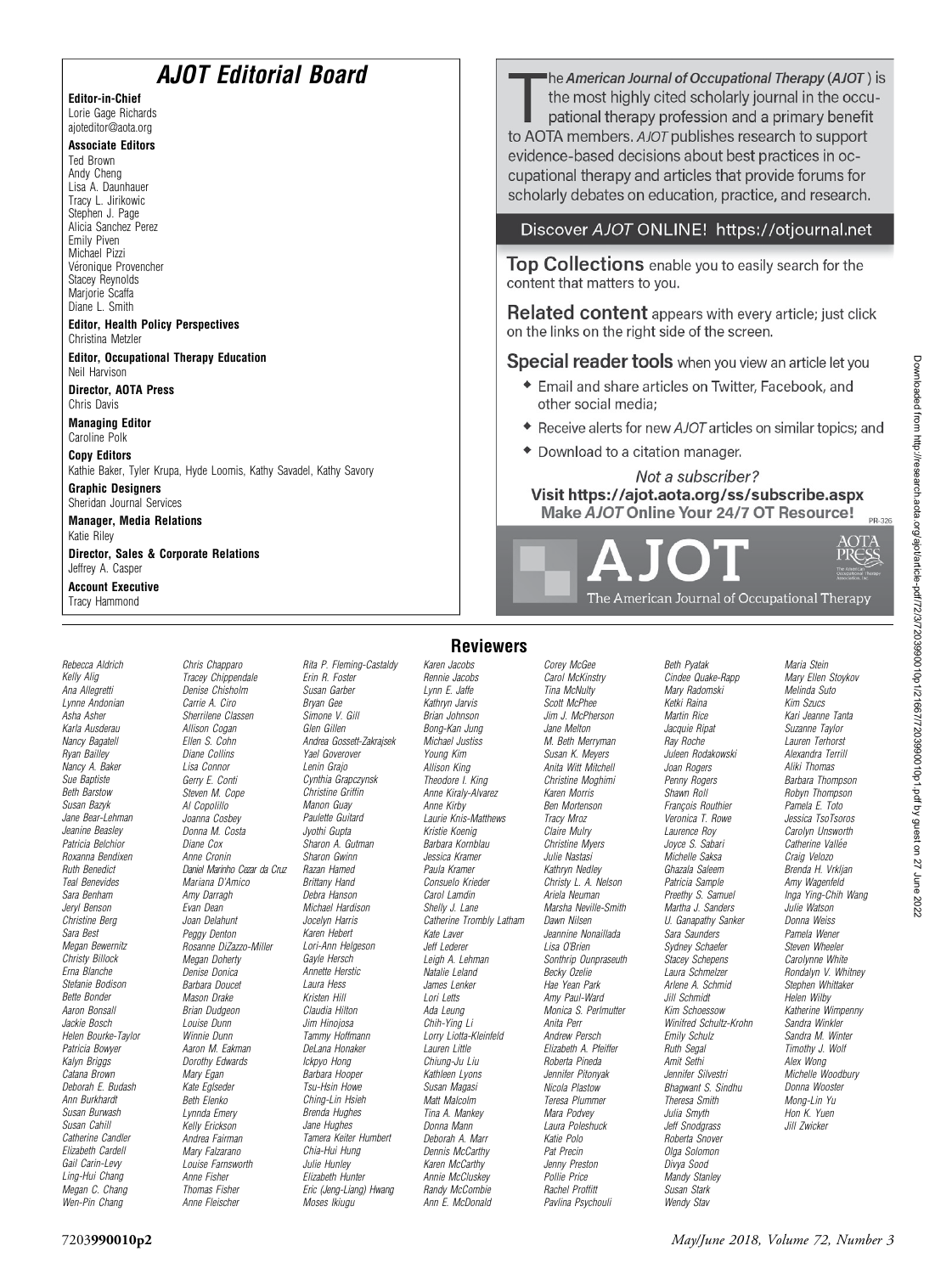

# The American Journal of Occupational Therapy

May/June 2018 Volume 72, Number 3

| <b>Health Policy Perspectives</b> | 7203090010 | Occupational Therapy and Primary Care: Updates and Trends<br>Ashley D. Halle, Tracy M. Mroz, Donald J. Fogelberg, Natalie E. Leland                                                                                                                                     |
|-----------------------------------|------------|-------------------------------------------------------------------------------------------------------------------------------------------------------------------------------------------------------------------------------------------------------------------------|
|                                   |            | The authors examine common challenges and solutions to integrating occupational therapy in primary care and<br>identify international evidence for occupational therapy in primary care.                                                                                |
| Research Articles                 | 7203205010 | Curriculum-Based Handwriting Programs: A Systematic Review With Effect Sizes<br>Courtney Engel, Kristin Lillie, Sarah Zurawski, Brittany G. Travers                                                                                                                     |
|                                   |            | A systematic review of evidence for the effectiveness of curriculum-based handwriting interventions (preschool to<br>second grade) found evidence for improvements in handwriting legibility but not in speed or fluency.                                               |
|                                   | 7203205020 | Sensory-Based Approaches in Intervention for Children With Autism Spectrum Disorder: Influences on<br><b>Occupational Therapists' Recommendations and Perceived Benefits</b><br>Sandra Thompson-Hodgetts, Joyce Magill-Evans                                            |
|                                   |            | Occupational therapists were found to selectively use sensory-based approaches for children with ASD and to be<br>influenced by country of residence, clinical experience, and mentorship.                                                                              |
|                                   | 7203205030 | Relationship Between Sensory Processing and Participation in Daily Occupations for Children With<br>Autism Spectrum Disorder: A Systematic Review of Studies That Used Dunn's Sensory Processing<br><b>Framework</b><br>Noor Ismael, Lisa Mische Lawson, Julie Hartwell |
|                                   |            | In a systematic review of 7 studies, sensory processing was shown to have a significant impact on participation in daily<br>life of children with ASD.                                                                                                                  |
|                                   | 7203205040 | Comparison of Children With and Without ADHD on a New Pictorial Self-Assessment of Executive<br><b>Functions</b><br>Ruthie Traub Bar-Ilan, Noa Cohen, Adina Maeir                                                                                                       |
|                                   |            | The Pictorial Interview of Children's Metacognition and Executive Functions was found to have initial reliability and<br>validity among children with ADHD.                                                                                                             |
|                                   | 7203205050 | The Comfortable Cafeteria Program for Promoting Student Participation and Enjoyment:<br>An Outcome Study<br>Susan Bazyk, Louise Demirjian, Frances Horvath, Lauri Doxsey                                                                                                |
|                                   |            | An occupational therapist–led program was found to build cafeteria supervisors' and students' capacity to create a<br>positive mealtime environment.                                                                                                                    |
|                                   | 7203205060 | Older Manufacturing Workers and Adaptation to Age-Related Changes [ONLINE ONLY]<br>Martha J. Sanders                                                                                                                                                                    |
|                                   |            | Adaptation to age-related changes in older manufacturing workers was promoted through individualized<br>adaptations, environmental modifications, and health promotion strategies that balance work and<br>home occupations.                                            |
|                                   | 7203205070 | Addressing Sex in Occupational Therapy: A Coconstructed Autoethnography<br>Natalie Rose, Claire Hughes                                                                                                                                                                  |
|                                   |            | A coconstructed autoethnographic approach that involved shared reflection explored how occupational therapy is<br>addressing clients' sexual concerns.                                                                                                                  |
|                                   | 7203205080 | Investigating Public Perception of Occupational Therapy: An Environmental Scan of<br>Three Media Outlets [ONLINE ONLY]<br>Wendy E. Walsh                                                                                                                                |
|                                   |            | An analysis of the visibility and perception of occupational therapy in three media outlets indicated that academic and<br>social platforms must strategically communicate a clear professional identity.                                                               |